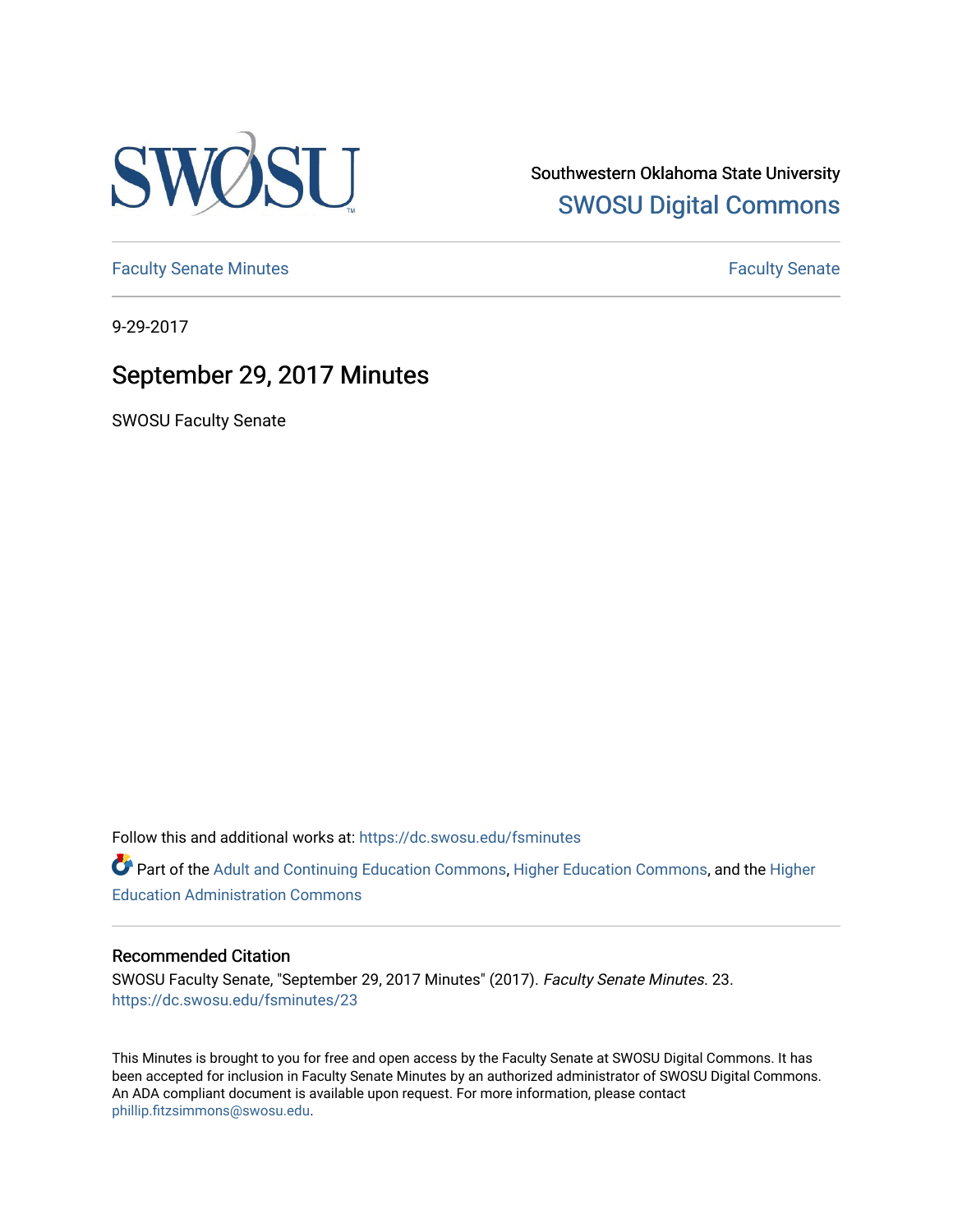# SWOSU Faculty Senate

September 29<sup>th</sup>, 2017 Approved Minutes

- **I. Call to Order:** Faculty Senate President Jerry Dunn called the September meeting of the Faculty Senate to Order at \_2:05 PM\_ in HEC 201.
- **II. Establishment of a Quorum:** Krista Brooks, Dayna Coker (via ITV from Sayre), Rachel Davis, Tommye Davis (via ITV from Sayre), Stacey DiPaolo, Jerry Dunn, Jared Edwards, Robin Griffeath, Rita Hays, LeaAnne Hume, Sunu Kodumthara, Jack Li, Scott Long, David Martyn, Holly McKee, Tom McNamara, Evette Meliza, Kathy O'Neal, Eric Paul, Cynthia Pena, Linda Pye, Ann Russell, Hardeep Saluja, Lisa Schroeder, Tony Stein, Cheri Walker (via Zoom from OKC), Jessica Young
- **III. Certification of Substitutes:** Daniel Farris substituting for Robin Griffeath (Music); Eric Pritchard substituting for Paul Hummel (Parks and Rec), Todd Wiggen substituting for Hank Ramsey (Business).
- **IV. Presentation of Visitors:** None
- **V. Approval of Minutes:** Approved
- **VI. Announcements**
	- A. President Jerry Dunn
		- 1. Executive Council Meeting of 9/11/2017
			- a) SWOSU has 22 students on campus along with 6 spouses who could be affected by DACA. SWOSU is treating this as a student issue not a political issue.
			- b) Agreements with Redlands and Western OK State College for students who transfer from these two institutions to SWOSU may receive a transfer scholarship. There are 5 scholarships awarded each year. Also, employees receive a 50% tuition discount on SWOSU grad courses.
			- c) The state Supreme Court ruled that the cigarette fee was unconstitutional. This year's state budget was created on the assumption of collecting that money (~\$215M). If not replaced with other funds, which could be done in the upcoming special legislative session, this would mean a 3.17% reduction in funding for all state agencies (\$0.5M for SWOSU). If Common Ed does not receive a reduction, but all of the other state agencies do, that would mean a 9% cut (~\$1.5M for SWOSU).
			- d) Right now the state only reimburses Higher Ed 26% of the costs for concurrently enrolled students.
			- e) SWOSU enrollment is up, while most RUSO schools are down.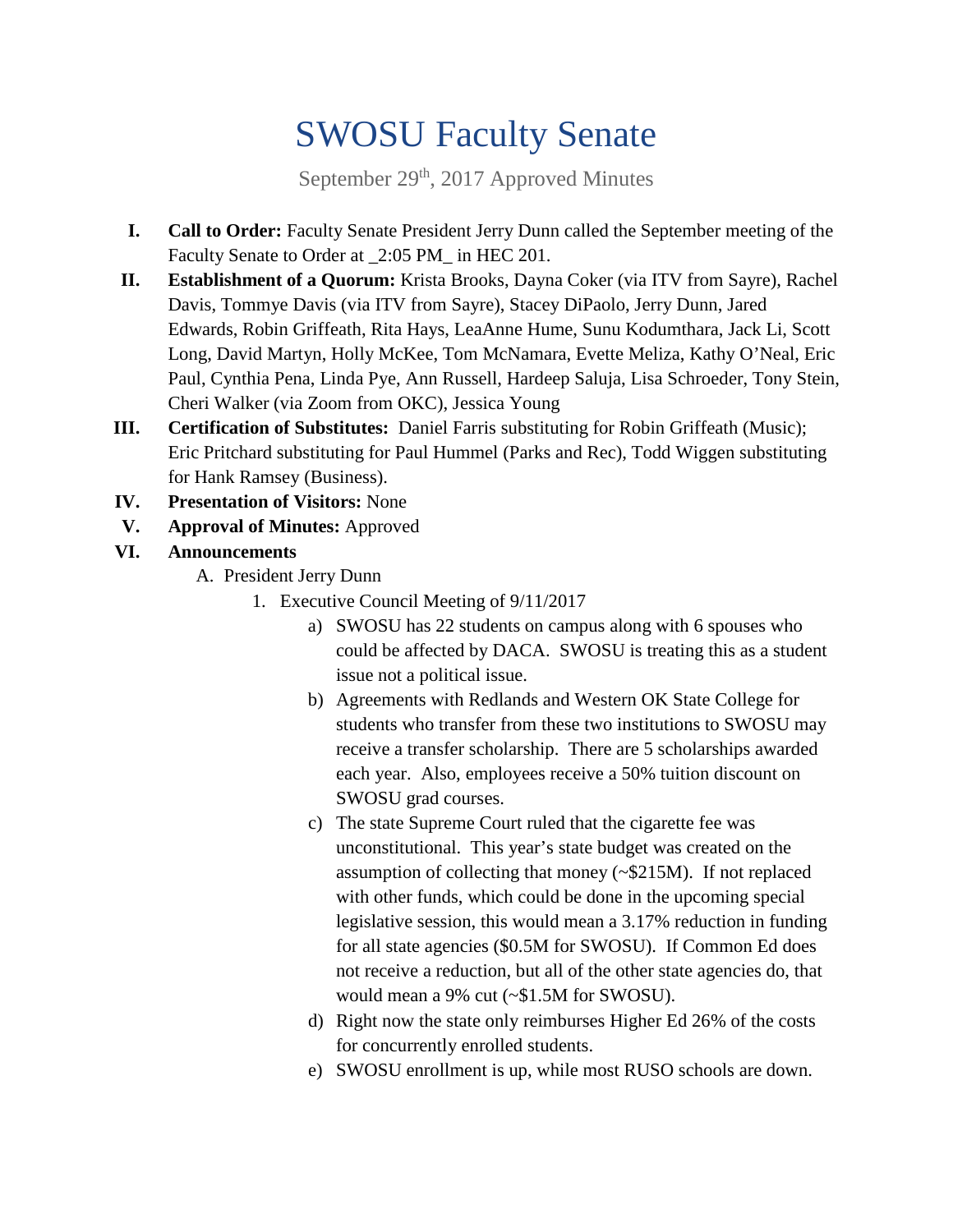- f) Textbook Task Force is being formed to look into options for the Bookstore in the future.
- 2. Administrative Council of 9/11/2017
	- a) Featured Mr. Charlie Babb, former RUSO counsel, who led the discussion.
		- (1) Destruction of state records check with your chair about this. Sarah in HR (#3275) can answer questions, too. Any office work or communication on your office or personal electronic equipment (e.g., phone, computer, iPad) are considered state records. Class records must be kept until the deadline passes for academic appeals (one semester after the grade was assigned).
		- (2) Freedom of speech give Dean of Students, Cindy Dougherty, a call (#3767) if you have questions or concerns. One interesting legal point – SWOSU campus is not a public area.
		- (3) SWOSU has a crisis response team Cindy Dougherty (#3767), Ruth Boyd (#7172), Kendra Brown (#3785). Give one of them a call if something comes up.
	- b) ITS will be installing a Single Sign On system, allowing students, faculty, and staff to log in once to access various software packages (Canvas, Office 365, Email, Lynda.com, MySWOSU, etc.)
- 3. Meeting with Provost on 9/27/2017
	- a) On-going discussion of putting the Library link at the top of SWOSU homepage.
	- b) A simplified phone directory was distributed.
	- c) A third party website app is being considered to coordinate faculty, staff and students interested in carpooling.
	- d) Still awaiting HR updates for the Faculty Handbook, and a couple of clarifications on policies (i.e. Assessment Committee – see Appendix A).
- B. Secretary/Treasurer Krista Brooks
	- 1. Roll Sheet—please sign
	- 2. Treasurer's Report
		- a) BancFirst
			- (1) Balance (August 31, 2017): \$1,832.68
			- (2) Withdrawal: \$0
			- (3) Deposit: \$0
			- (4) Current Balance: \$1,832.68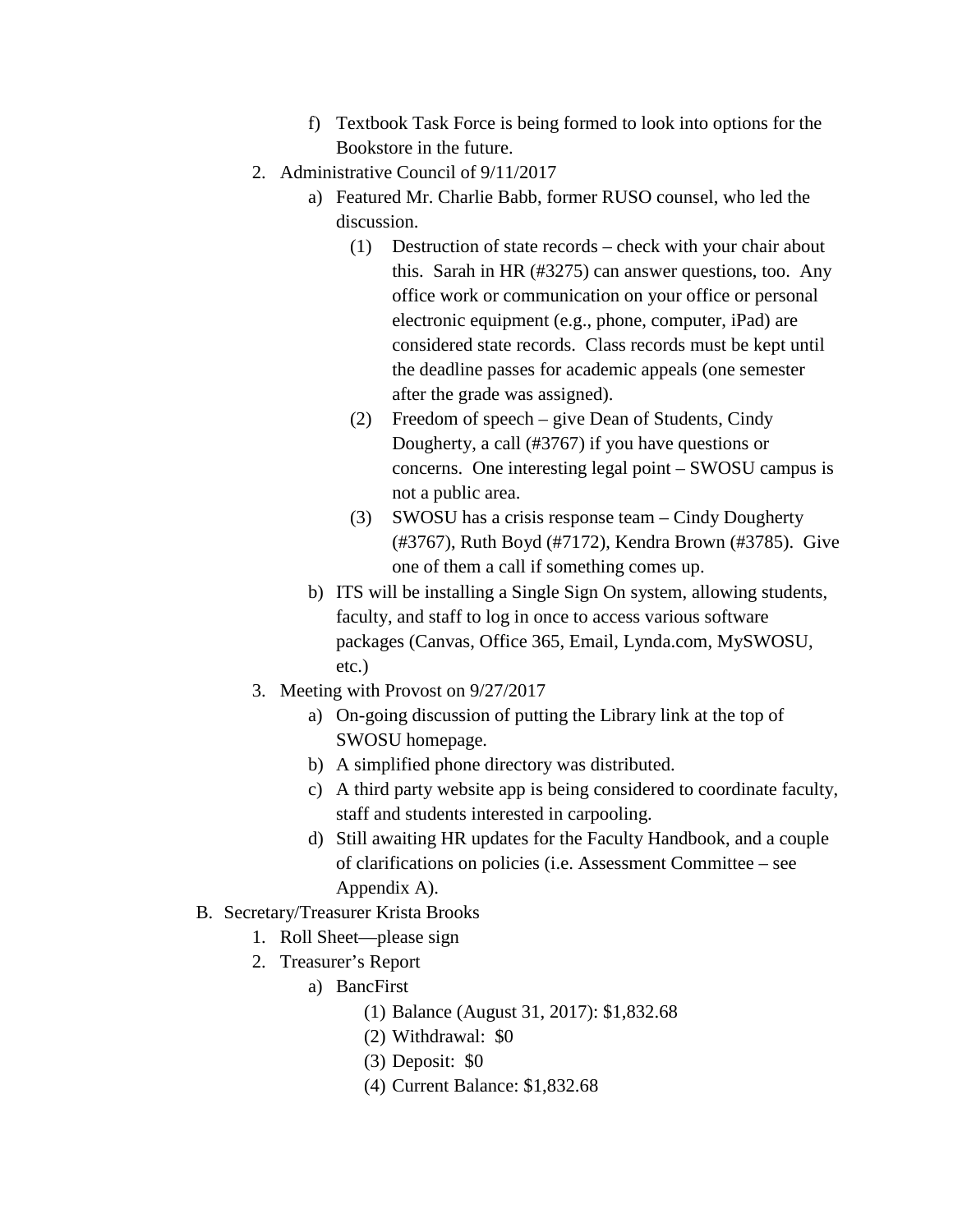- b) University Account
	- (1) August Balance: \$105.01
	- (2) Current Balance: \$105.01
- C. President-Elect Amanda Smith: N/A
- D. Past President Tom McNamara: Nothing to present
- E. Student Government Representative: N/A
- **VII. Reports from Standing and Ad Hoc Committees:** None
- **VIII. Unfinished Business:** 
	- A. Commencement Options Straw Poll Summary (Appendix B)
	- **IX. New Business:** None
	- **X. Adjournment:** 2:24 PM

#### **XI. Caucuses to select FUTPRC Members**

A. See Appendix C for FUTPRC description, last year's committee and the status of those faculty, and a list of faculty eligible.

### **XII. Next Meeting Friday, October 27th at 2:00 pm**

Respectfully submitted,

Jerry Dunn, Faculty Senate President Krista Brooks, Faculty Senate Secretary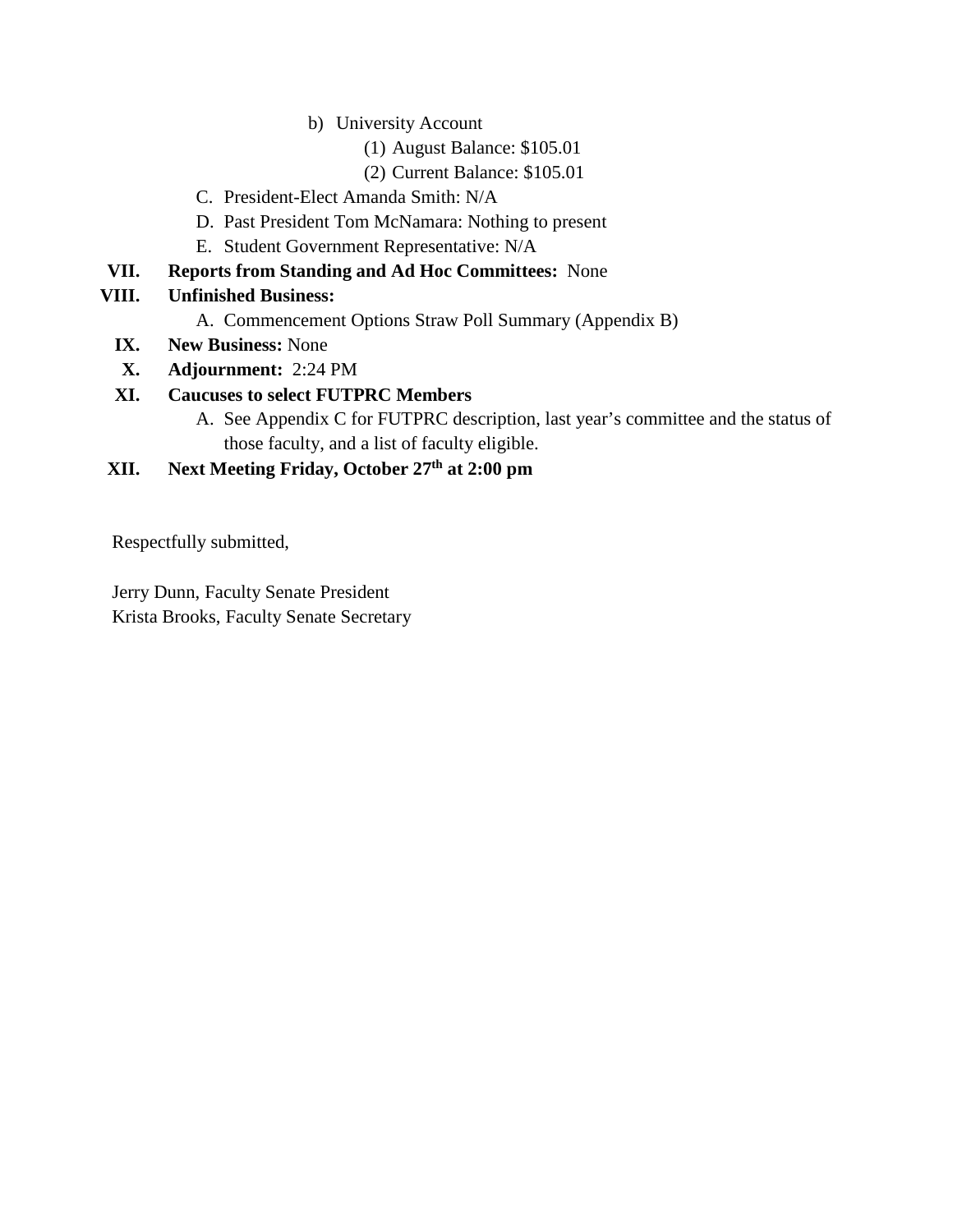## **Appendix A**

**Assessment Committee** -- Recommends policies and procedures for testing and assessment of student academic achievement and student satisfaction.

Committee members include the Chair of the General Education Committee, the Chair of the Department of Language and Literature, the Chair of the Department of Mathematics, the Dean of Students, the Director of Assessment, the Director of Counseling and Assessment at the Sayre campus, the President of the Student Government Association and, with three-year term limits, one additional representative from the College of Arts and Sciences, three representatives from the College of Professional and Graduate Studies, one representative from the College of Pharmacy, and one representative from the College of Associate and Applied Programs. One additional student shall be included in the committee serving a one-year term. The Chair of the committee is appointed by the Provost from the membership. The Associate Provost serves as an *ex officio* member.

The Faculty Senate will appoint the following members to the Assessment committee:

- $1 CAS$
- $3 CPGS$
- 1 Pharmacy
- 1 CAAP / Library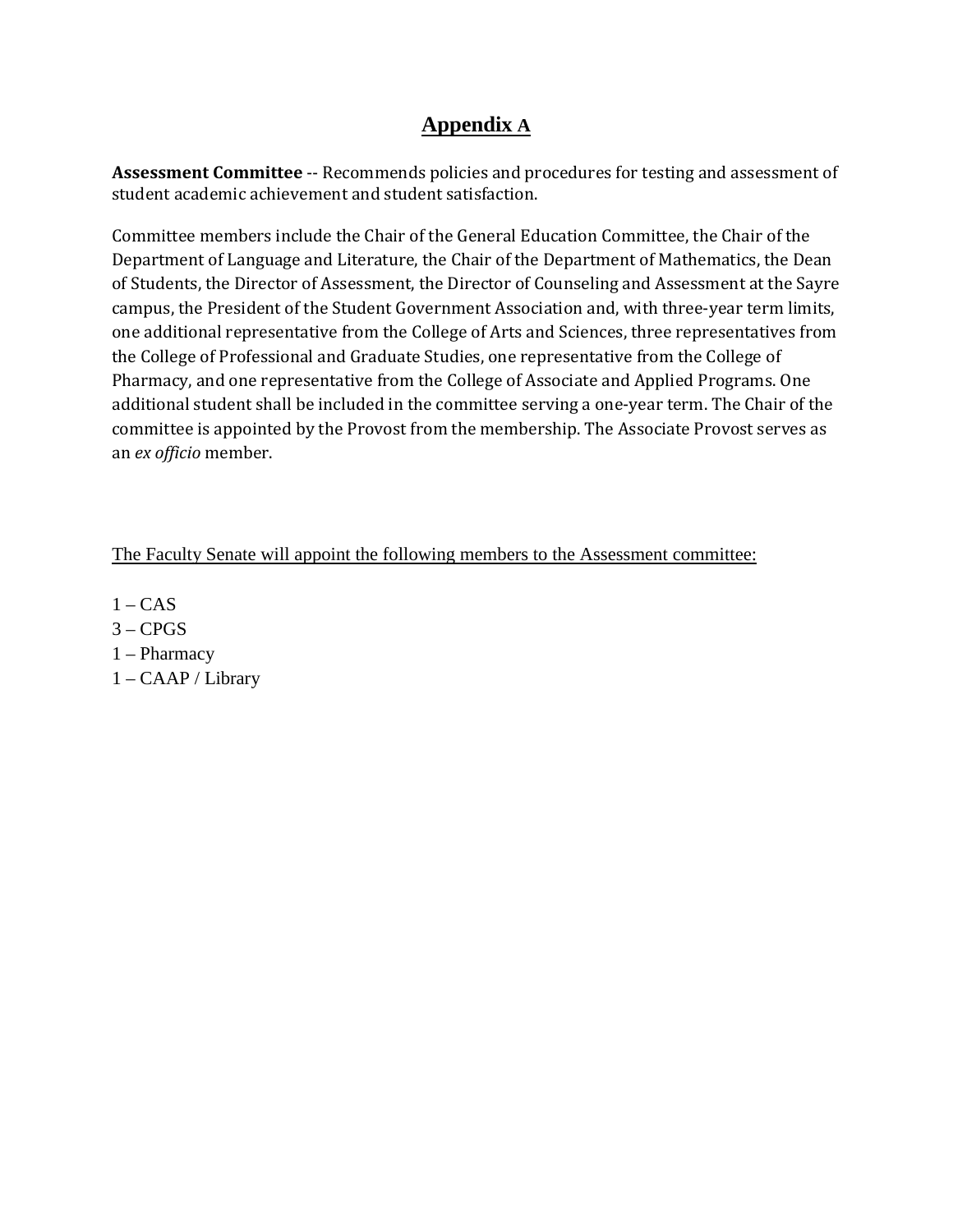#### **Appendix B: Commencement Options Straw Poll Summary**

#### **On a scale of 1 (strongly dislike) to 5 (strongly prefer), rate each option under consideration for SWOSU commencement ceremonies.**

Proposed possibilities *(Pharmacy remains a separate ceremony on Friday night in all possible scenarios)*

I. Add a single commencement ceremony in December in the PCEC. This would reduce the May numbers and help avoid seating problems. However, this adds expense to the budget because printing, refreshments, web streaming, flowers, officers and ambulance standing by, auxiliary services, and physical plant would all have additional costs. In addition, faculty would have twice the expense of regalia rental and time. Volatile weather in December could also be a factor for attendees.

| 12.5%                     | 37.5%         | 37.5%         | 6.3%         | 6.3%                     |
|---------------------------|---------------|---------------|--------------|--------------------------|
|                           |               |               |              |                          |
| $1 -$ Strongly<br>Dislike | $2 - Distike$ | $3 - Neutral$ | $4 -$ Prefer | $5 -$ Strongly<br>Prefer |

#### **Average: 2.56**

- II. Using the knowledge and experience from this year, divide the ceremonies differently and add a separate ceremony for master's graduates. In this possibility, undergraduate ceremonies would be at 10 AM and 2 PM (CPGS Dobson Schools of Business and Technology and Nursing and Allied Health in one ceremony; CAS and CPGS Behavioral Sciences and Education in the other). All master's programs would graduate at 11:30 AM in the Fine Arts Auditorium.
	- i. This division of degree programs should yield about 330 undergraduates and their guests for each of the 10 and 2 ceremonies, and about 110 master's degree candidates and their guests. For comparison, we had 440 scheduled for each ceremony this year.
	- ii. Many faculty would have to attend the 11:30 master's degree ceremony in addition to one of the others. However, the ceremonies will at least be closer together in time than this year, and the ceremony will be relatively short. Setup in Fine Arts would be minimal, so there is little additional cost there. We will continue to use one program for all ceremonies.



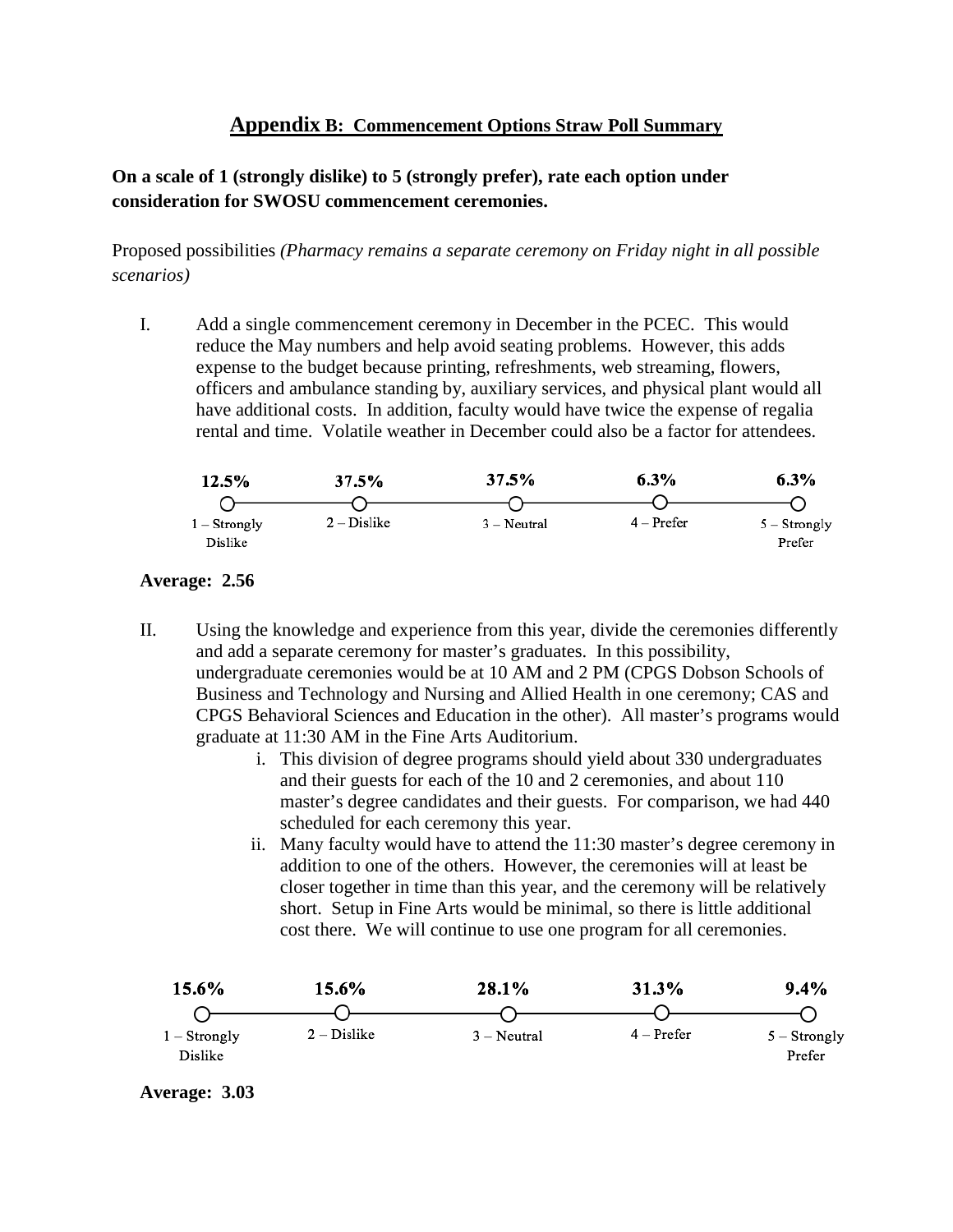- III. Other suggestions/comments:
	- a. Prefer outside in the football stadium.
	- b. Has AAS (OTA & PTA) degrees with entire Allied Health.
	- c. Overall prefer option II, but some faculty dislike both options. Some SoBT would like to see our grads and undergrads together in the same spring ceremony.
	- d. If SWOSU goes to a December ceremony, faculty should be given the option to choose which ceremony to attend in an academic year, with the understanding that they'd probably need to alternate between December and May in different years.
	- e. One large ceremony is the best option.
	- f. How much extra would it cost?
	- g. Give students tickets; Keep it indoors.
	- h. If the entire University is not going to be together, the School of Nursing would like to have a separate ceremony for only the School of Nursing. This allow the students to have pinning and graduation in one ceremony.
	- i. Prefer a single ceremony.
	- j. Prefer a single outside ceremony.
	- k. Graduates from Master's programs should graduate with their undergraduate counterparts.
	- l. December ceremony would give students the opportunity to walk at the time of their degree completion. There should be some policy for faculty to support their college and attend just the one ceremony involving their students.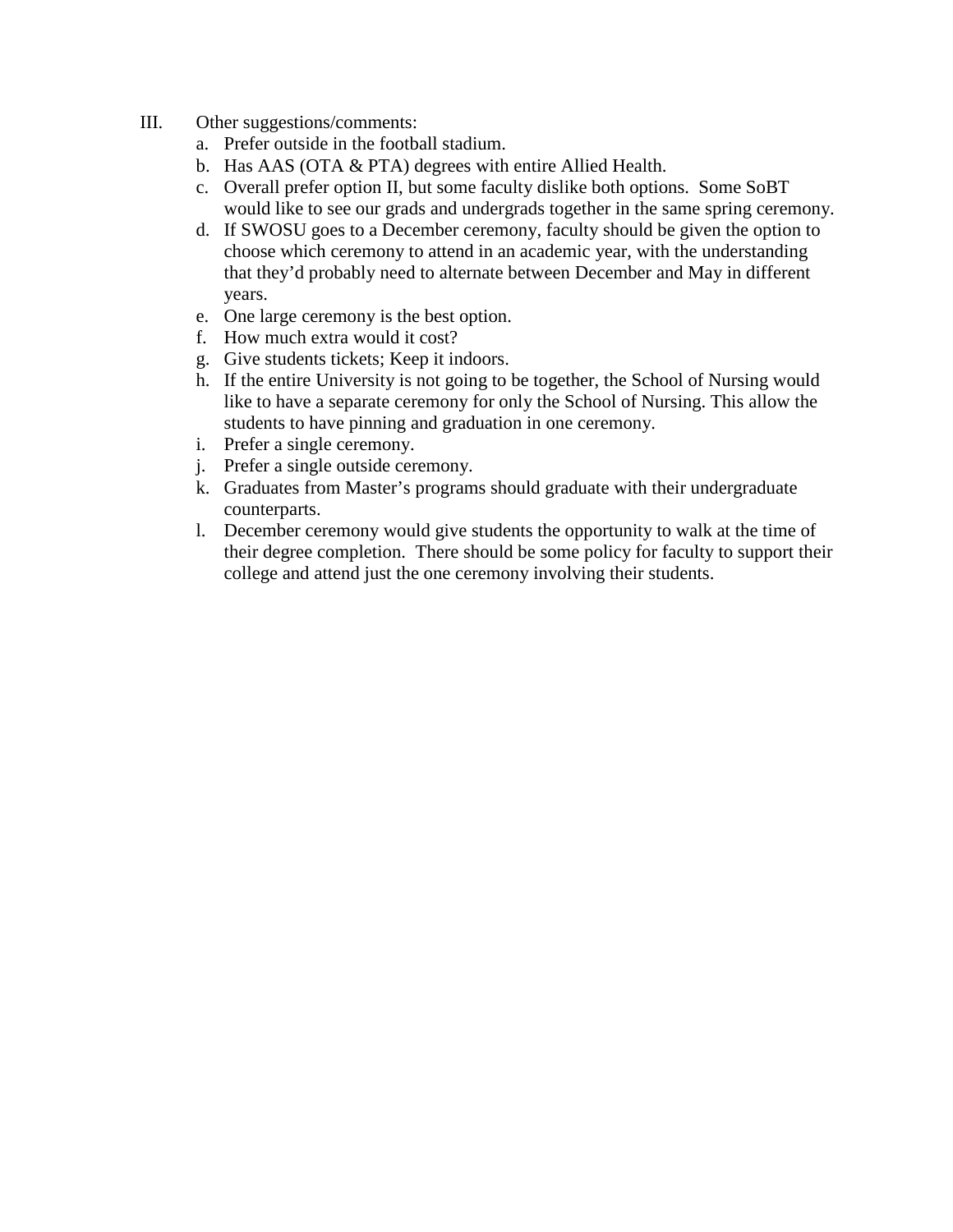## **Appendix C**

#### **The Faculty University Promotion and Tenure Review Committee (FUPTRC)**

The committee shall be composed of three faculty members from the College of Arts and Sciences, three faculty members from the College of Professional and Graduate Studies, one faculty member from the College of Pharmacy, and one from the College of Associate & Applied Programs OR the SWOSU Libraries. The seat for the College of Associate and Applied Programs or SWOSU Libraries will alternate as two-year terms expire.

Terms for all seats will be staggered so that only four of the total eight seats are open each year. Members of the committee shall serve two year terms and shall not be able to serve consecutive terms. Department chairs, associate deans, deans and applicants shall not be eligible for committee membership.

The members shall be selected in the following manner:

The Senate Executive Committee (with assistance, if needed) will compile a list of faculty eligible (by college) for SWOSU Promotion/Tenure Review Committee by the August Senate meeting. The Faculty Senators of each college will meet following the September Senate meeting and select from among the list of eligible and willing faculty who meet the minimum requirements of tenure, rank of associate professor, and seven years of experience at SWOSU and may not be a departmental chair during the current academic year. The Faculty Senate President (or designee) will forward the names to the Chief Academic Officer by the end of the first full week of October. The names may not include any faculty members applying for promotion and/or tenure. If these requirements prohibit a college from submitting a slate of eligible faculty, the requirements will be lowered in the following order:

1. If eligible candidates from the College of Associate & Applied Programs and the SWOSU Libraries are unable to meet the requirement of rank, this requirement will be waived for the College of Associate & Applied Program and the SWOSU Libraries.

2. The years of experience will be reduced first to six and then to five.

3. Service on the committee the previous term is removed.

4. If there are fewer than three candidates from the College of Arts and Sciences and the College of Professional and Graduate Studies due to an eligible candidate refusing to serve, then only the remaining eligible candidates are submitted.

5. If there are fewer than three candidates and all eligible candidates have agreed to serve, then the Faculty Senators from that college shall submit a plan to the Chief Academic Officer for filling the vacancy(ies) to attain a list of three candidates from the College of Arts and Sciences and the College of Professional and Graduate Studies. Once an acceptable plan is agreed upon, the slate of three candidates will be submitted.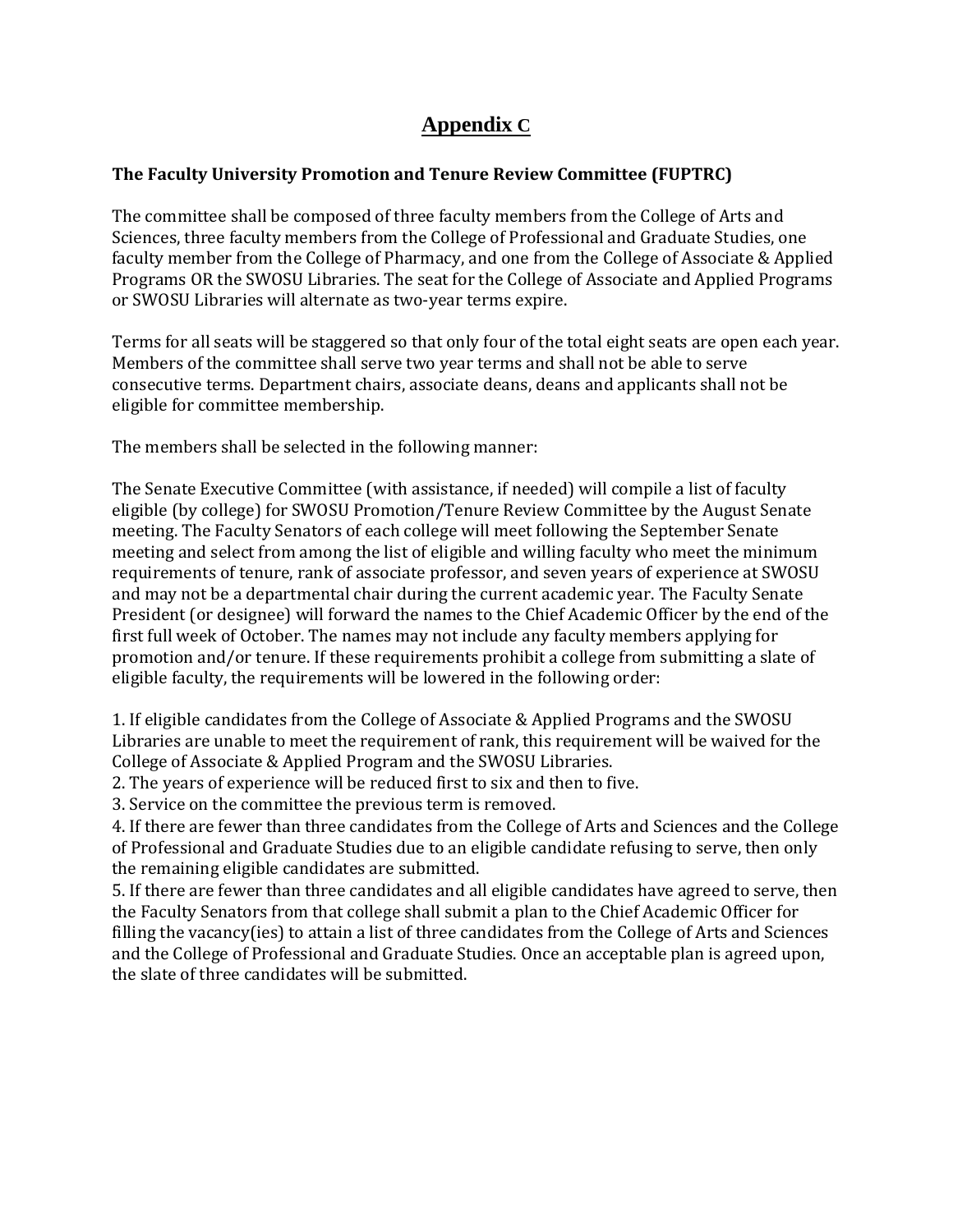| <b>College</b> | 2016-2017 Member       | <b>Status</b> | 2017-2018 Member |
|----------------|------------------------|---------------|------------------|
| <b>COP</b>     | <b>Mark Gales</b>      | Term Expired  |                  |
| CAAP/Library   | Fred Murray            | Continuing    | Fred Murray      |
| CAS            | Eric Paul*             | Term Expired  |                  |
| CAS            | David Martyn           | Continuing    | David Martyn     |
| CAS            | Dan Farris             | Continuing    | Dan Farris       |
| <b>CPGS</b>    | Jorie Edwards          | Continuing    | Jorie Edwards    |
| <b>CPGS</b>    | Melody Ashenfelter**   | Term Expired  |                  |
| <b>CPGS</b>    | <b>Stephen Burgess</b> | Term Expired  |                  |

**Composition of FUTPRC for 2016-2017 and the current status of those faculty.**

\*\*Note that Eric Paul served one year as a substitute for Cynthia Pena's term from the previous FUTPRC rotation.

\*\*Note that Melody Ashenfelter only served one year to finish off the remainder of Dr. Wald's term from the previous FUTPRC rotation.

For appeals: CoP: CAS: CPGS: CAAP: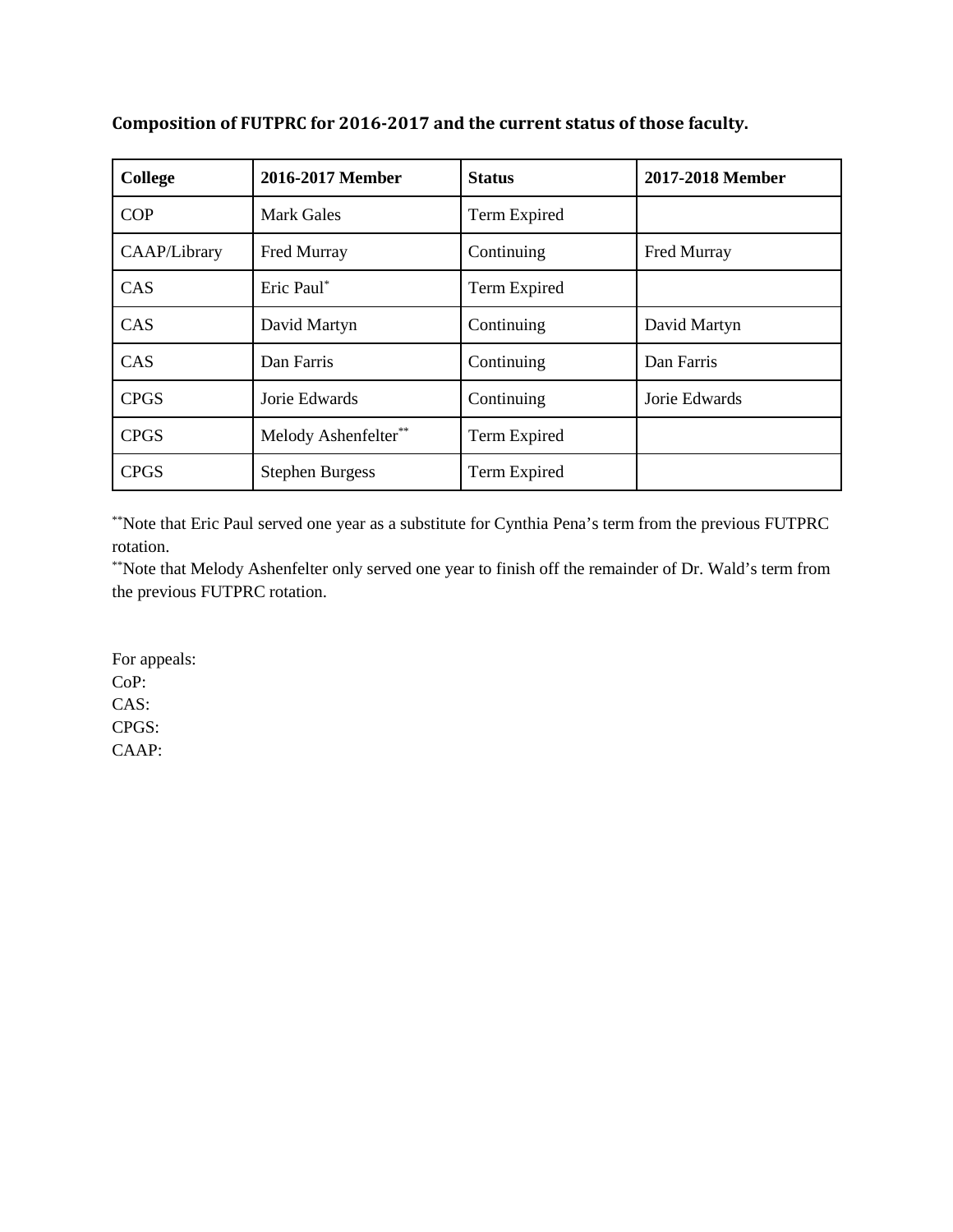| <b>Last Name</b>      | <b>First Name</b>    | <b>College</b> | <b>Department</b>     |
|-----------------------|----------------------|----------------|-----------------------|
| <b>JEONG</b>          | <b>EUNKYUNG</b>      | Arts&Sci       | Art/Comm/Theatre      |
| <b>JONES</b>          | <b>ROBIN</b>         | Arts&Sci       | Art/Comm/Theatre      |
| <b>SCHROEDER</b>      | <b>LISA</b>          | Arts&Sci       | Art/Comm/Theatre      |
| <b>ARACENA</b>        | <b>JIMENA</b>        | Arts&Sci       | <b>Biology</b>        |
| <b>BOGGS</b>          | <b>LISA</b>          | Arts&Sci       | <b>Biology</b>        |
| <b>CASTLE</b>         | <b>LISA</b>          | Arts&Sci       | <b>Biology</b>        |
| <b>O'NEAL</b>         | <b>STEVEN</b>        | Arts&Sci       | <b>Biology</b>        |
| <b>UBEIDAT</b>        | <b>MUATASEM</b>      | Arts&Sci       | <b>Biology</b>        |
| <b>CAMPBELL</b>       | <b>BRIAN</b>         | Arts&Sci       | Chem/Physics          |
| <b>ESJORNSON</b>      | <b>DAVID</b>         | Arts&Sci       | Chem/Physics          |
| <b>ESJORNSON</b>      | <b>SYLVIA</b>        | Arts&Sci       | Chem/Physics          |
| <b>GOFORTH</b>        | <b>TERRY</b>         | Arts&Sci       | Chem/Physics          |
| <b>GWYN</b>           | LORI                 | Arts&Sci       | Chem/Physics          |
| <b>HUBIN</b>          | <b>TIMOTHY</b>       | Arts&Sci       | Chem/Physics          |
| <b>KELLY</b>          | <b>WILLIAM</b>       | Arts&Sci       | Chem/Physics          |
| <b>LINDER</b>         | <b>DOUGLAS</b>       | Arts&Sci       | Chem/Physics          |
| <b>MARTYN</b>         | <b>DAVID</b>         | Arts&Sci       | Chem/Physics          |
| <b>TRAIL</b>          | <b>WAYNE</b>         | Arts&Sci       | Chem/Physics          |
| <b>ALSBERG</b>        | <b>FRED</b>          | Arts&Sci       | Lang/Lit              |
| <b>COLLINS</b>        | <b>KEVIN</b>         | Arts&Sci       | Lang/Lit              |
| <b>GAYDOSIK</b>       | <b>VICTORIA</b>      | Arts&Sci       | Lang/Lit              |
| <b>LANDRUM-GEYER</b>  | <b>DENISE</b>        | Arts&Sci       | Lang/Lit              |
| <b>CHANG</b>          | <b>HUNG-CHIEH</b>    | Arts&Sci       | Math                  |
| <b>DOUGHERTY</b>      | <b>MICHAEL</b>       | Arts&Sci       | Math                  |
| <b>FARRIS</b>         | <b>DANIEL</b>        | Arts&Sci       | Music                 |
| <b>LEE</b>            | <b>SOPHIA</b>        | Arts&Sci       | Music                 |
| <b>DUNN</b>           | <b>JERRY</b>         | Arts&Sci       | Soc Sci               |
| <b>GATES</b>          | <b>FRED</b>          | Arts&Sci       | Soc Sci               |
| <b>HERTZEL</b>        | <b>DAVID</b>         | Arts&Sci       | Soc Sci               |
| <b>KODUMTHARA</b>     | <b>SUNU</b>          | Arts&Sci       | Soc Sci               |
| <b>CALLEN</b>         | <b>ERIN</b>          | Pharmacy       | <b>Pharm Practice</b> |
| <b>GALES</b>          | <b>BARRY</b>         | Pharmacy       | <b>Pharm Practice</b> |
| <b>KESSLER</b>        | <b>TIFFANY</b>       | Pharmacy       | Pharm Practice        |
| MONTARELLA (HARRISON) | <b>KRISTIN</b>       | Pharmacy       | <b>Pharm Practice</b> |
| <b>PATATANIAN</b>     | <b>EDNA</b>          | Pharmacy       | Pharm Practice        |
| <b>SHARP</b>          | <b>RANDALL</b>       | Pharmacy       | <b>Pharm Practice</b> |
| <b>APPEDDU</b>        | <b>LISA</b>          | Pharmacy       | Pharm Science         |
| LONG                  | <b>SCOTT</b>         | Pharmacy       | Pharm Science         |
| <b>MOSER</b>          | <b>TAMI</b>          | Pharmacy       | Pharm Science         |
| <b>PRAY</b>           | W. STEVE             | Pharmacy       | Pharm Science         |
| <b>SALUJA</b>         | <b>HARDEEP SINGH</b> | Pharmacy       | Pharm Science         |
| <b>STOCKTON</b>       | <b>SHELLY</b>        | Pharmacy       | Pharm Science         |